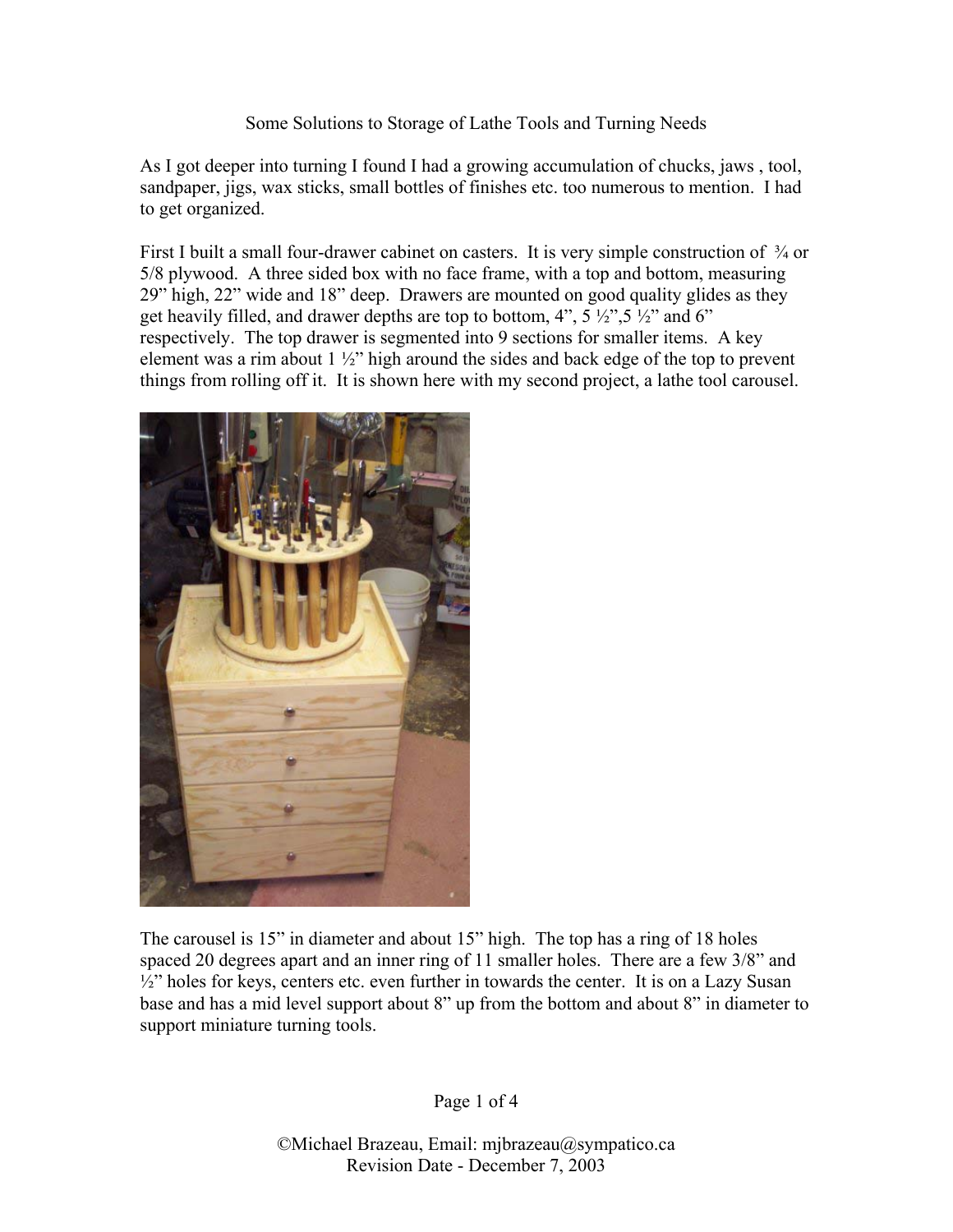

The center column was turned to about a 3" diameter from a spruce glue-up  $4"x4"x14"$ . A tenon about 2.5" long and 1" in diameter was turned 8" from one end. It was parted at the top of the tenon and the top piece remounted and drilled with a Forstner bit to accept the tenon. A 1" center hole was drilled in the middle shelf and it was slipped over the tenon and then the whole assembly glued together. The top tray then mounted with screws and glue on the 3" diameter end, as was the base, before mounting on the Lazy Susan. I have found this combination of cabinet and carousel useful and it can be moved easily between lathes. After a couple of years, my tool count has exceeded the capacity the capacity of the carousel, so only the tools that are actively used are stored in it.

I was starting to work on a cradle last spring and the idea of a project oriented tool stand came to me. Initially I made it to mount of the base of my old Delta Homecraft. As I started some longer spindle work, I realized I had to make it independent of the lathe as it was in the way of the tailstock lever. My rural mailbox had been broken off by a delivery truck, so a short length of pressure treated 4x4 was readily available. Here is an empty view of the stand. Some feet about 12" long were fastened sequentially around the 4x4 to hold it upright.

Page 2 of 4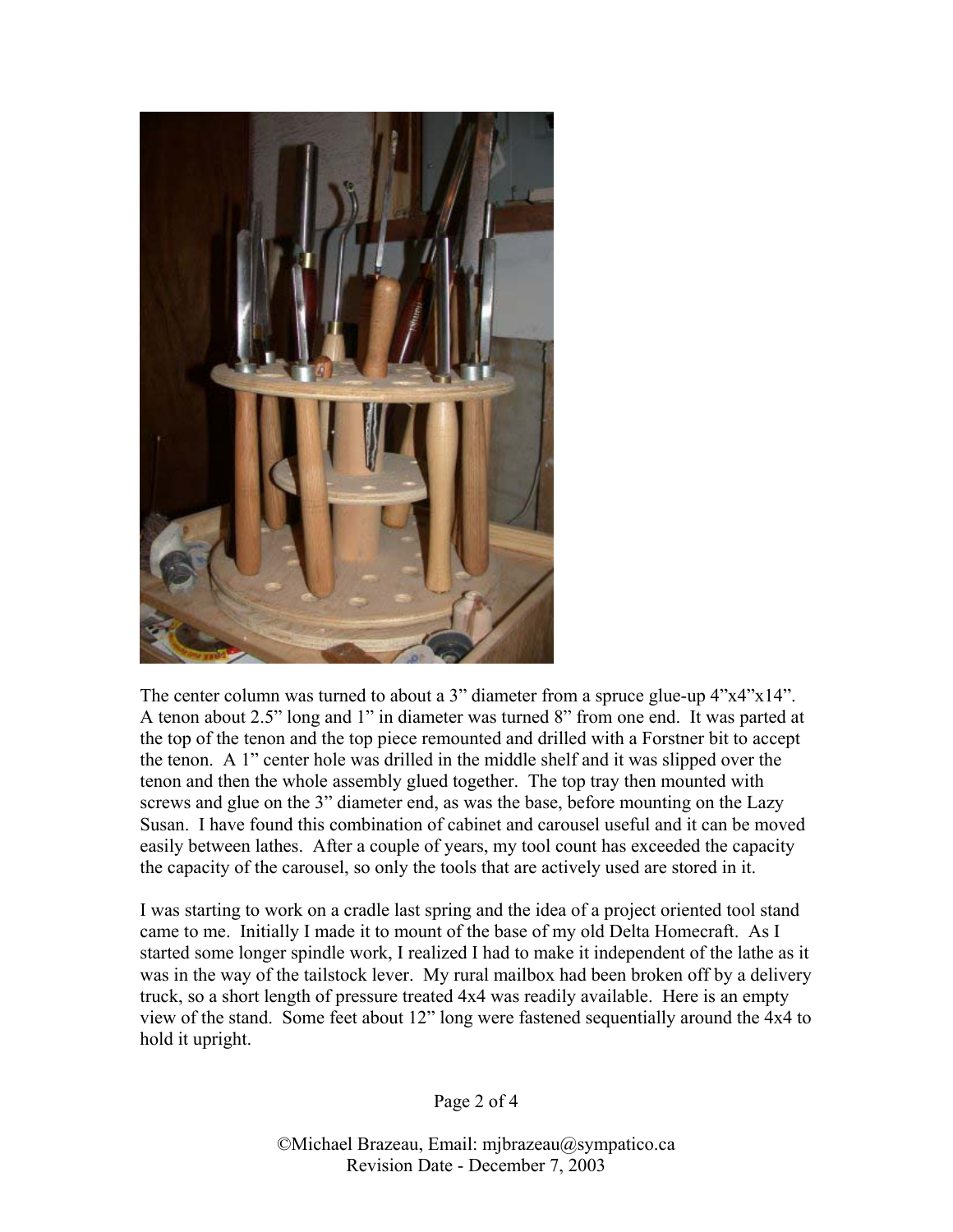

The tool support and tray measures 15" x 15" and the rear support about 15" or as to suit your tool lengths. The top rail was drilled at 5 positions with a 1 ¼" Forstner and then sawn in half to give the dished portion for tool. It holds only 5 large tools, usually more than enough for whatever particular project I am working on. In the right hand side is a 1 and a ½" wide piece of spruce drilled with 1" holes to accommodate miniature turning tools, both purchased and homemade. On the left side, a piece of 2x4 spruce drilled on edge with some  $\frac{3}{4}$ " holes as well as  $\frac{3}{8}$ " holes, accommodates things like spur and live centers, Jacobs chuck, scroll chuck levers, drill bits etc. The center tray holds sandpaper scraps, CA Glues, finishes etc. It changes with the project. I have also found it useful to take the stand to guild meetings for demonstrations.